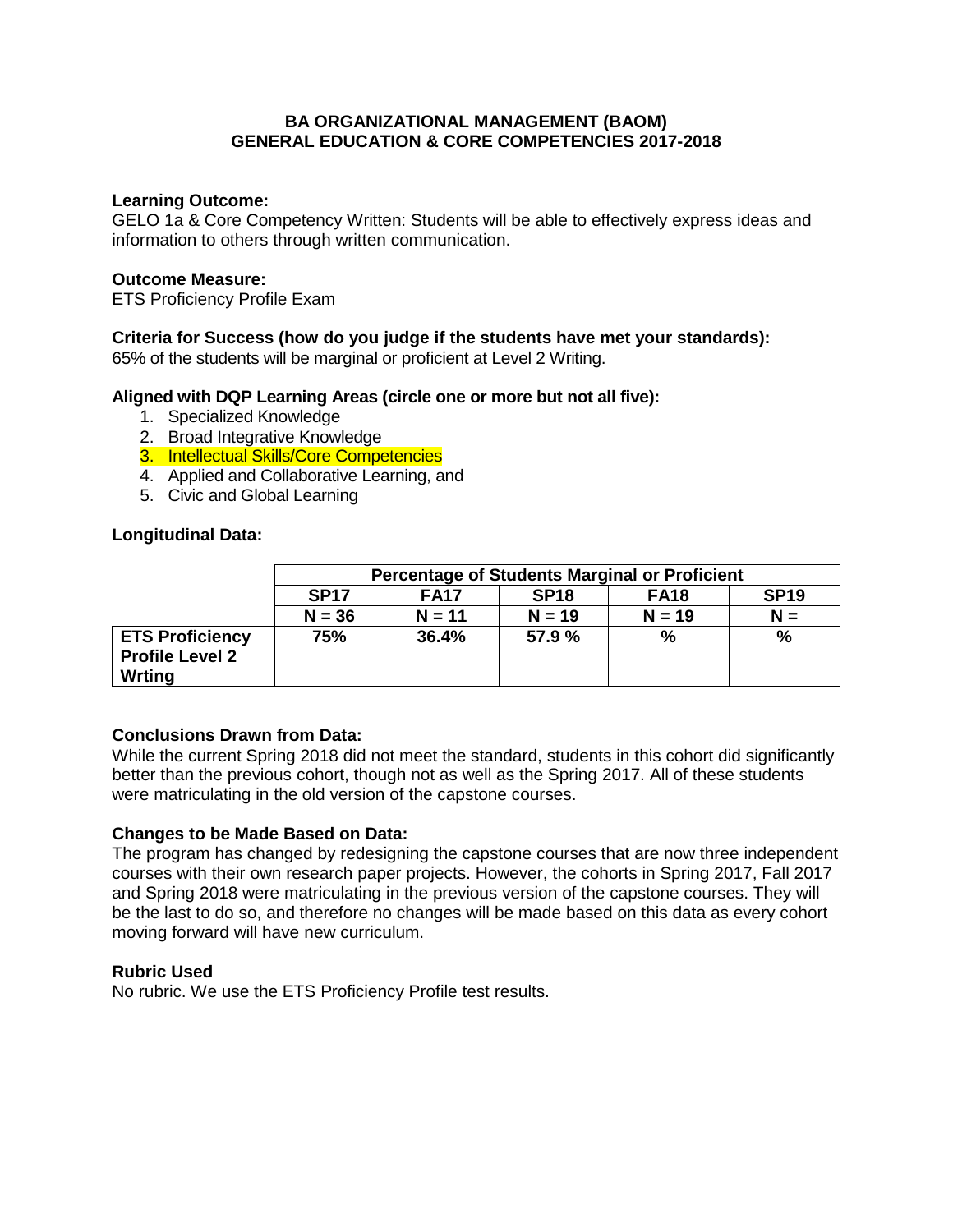## **BA Organizational Management (BAOM) GENERAL EDUCATION & CORE COMPETENCIES 2017-18**

#### **Learning Outcome:**

GELO 1b & Core Competency Oral Communication: Students will be able to effectively express ideas and information to others through oral communication.

#### **Outcome Measure:**

MRD 424 Strategic Plan Presentation and Rubric

#### **Criteria for Success (how do you judge if the students have met your standards):**

70% of students will score at or above an average of 80% or above on the rubric.

#### **Aligned with DQP Learning Areas (circle one or more but not all five):**

- 1. Specialized Knowledge
- 2. Broad Integrative Knowledge
- 3. Intellectual Skills/Core Competencies
- 4. Applied and Collaborative Learning, and
- 5. Civic and Global Learning

#### **Longitudinal Data:**

|                                              | <b>Percentage of Students Meeting or Exceeding Success Criteria</b> |             |             |             |             |             |  |  |
|----------------------------------------------|---------------------------------------------------------------------|-------------|-------------|-------------|-------------|-------------|--|--|
|                                              | <b>SU16</b>                                                         | <b>FA16</b> | <b>SP17</b> | <b>SU17</b> | <b>FA17</b> | <b>SP18</b> |  |  |
|                                              | $N = 7$                                                             | $N = 17$    | $N = 22$    | $N = 0$     | $N = 30$    | $N=20$      |  |  |
| <b>Strategic Plan</b><br><b>Presentation</b> | 100%                                                                | 100%        | 95.4%       | N/A         | 96.7%       | 95%         |  |  |

#### **Conclusions Drawn from Data:**

The students exceeded the success criteria.

#### **Changes to be Made Based on Data:** No changes to be made.

#### **Rubric Used**

| <b>Strategic Plan Presentation Rubric</b>                                      |                                                                                         |                                                                              |                                                                    |                                                                   |            |  |  |  |
|--------------------------------------------------------------------------------|-----------------------------------------------------------------------------------------|------------------------------------------------------------------------------|--------------------------------------------------------------------|-------------------------------------------------------------------|------------|--|--|--|
| Criteria                                                                       | Ratings                                                                                 |                                                                              |                                                                    |                                                                   |            |  |  |  |
| This criterion is linked to a Learning<br><b>Outcome Lit Review Summary</b>    | Distinguished: Thorough<br>summary that includes<br>insight gained from the<br>research | Proficient: Summary is<br>complete                                           | <b>Below Expectations:</b><br>Summary is incomplete<br>and unclear | Non<br>Performance: Lit<br>Review not<br>included                 | $20.0$ pts |  |  |  |
|                                                                                | $20.0$ pts                                                                              | $15.0$ pts                                                                   | $10.0$ pts                                                         | $0.0$ pts                                                         |            |  |  |  |
| This criterion is linked to a Learning<br><b>Outcome The Research Question</b> | Distinguished: The<br>research question is clear<br>and focused                         | Proficient: The<br>research question is a<br>little unclear, but<br>relevant | <b>Below Expectations:</b><br>The research question<br>is vague    | <b>Non</b><br>Performance:<br>Research<br>Question is<br>missing. | $20.0$ pts |  |  |  |
|                                                                                | $20.0$ pts                                                                              | $15.0$ pts                                                                   | $10.0$ pts                                                         | $0.0$ pts                                                         |            |  |  |  |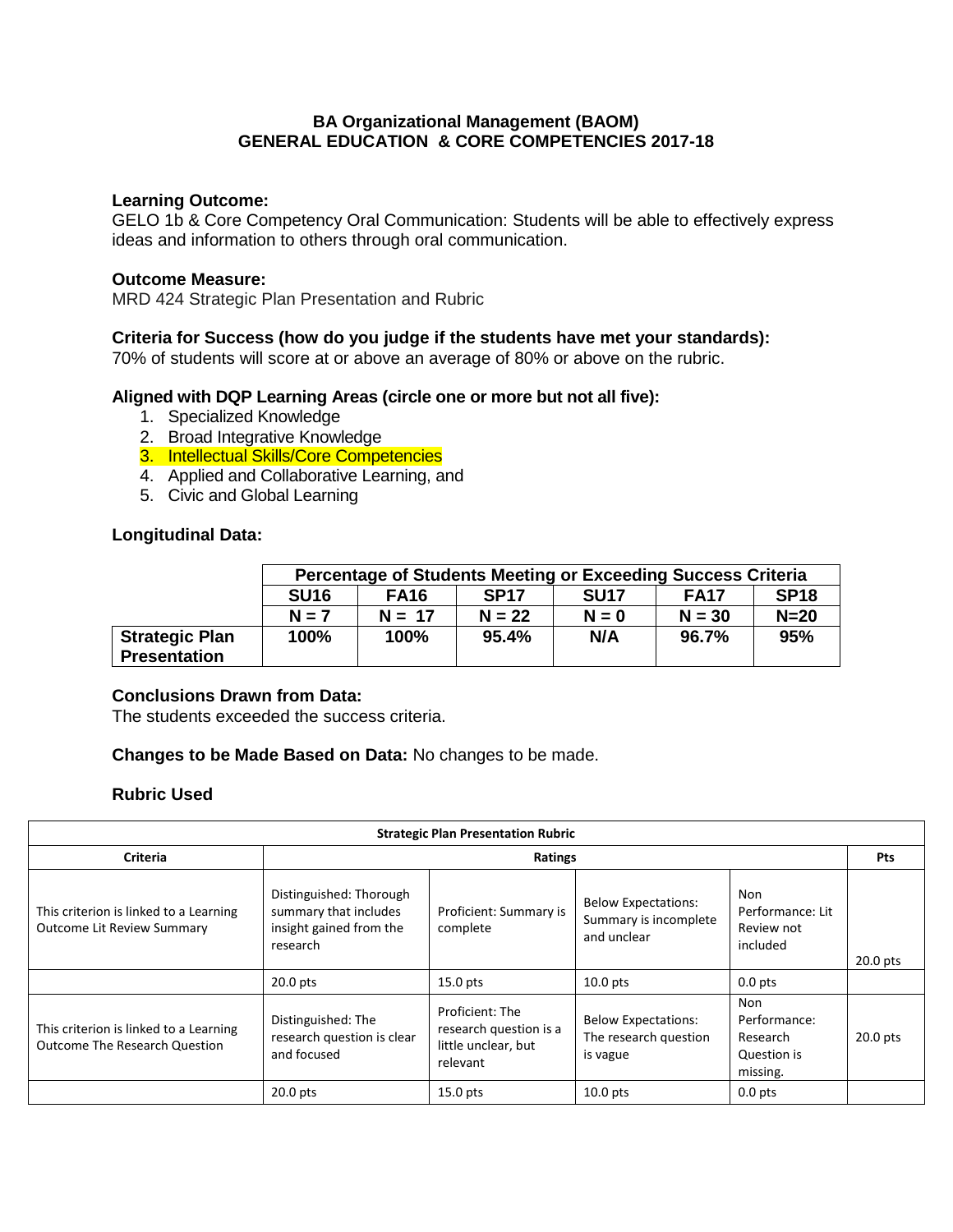| This criterion is linked to a Learning<br>Outcome Research Hypothesis                                                                                      | Distinguished: Includes<br>both the null and<br>alternate hypothesis                                                                                |                                                                                                                                          | <b>Below Expectations: Is</b><br>missing the null or<br>research hypothesis.                   | Non<br>Performance:<br>Hypothesis is<br>missing from<br>presentation    | $10.0$ pts       |
|------------------------------------------------------------------------------------------------------------------------------------------------------------|-----------------------------------------------------------------------------------------------------------------------------------------------------|------------------------------------------------------------------------------------------------------------------------------------------|------------------------------------------------------------------------------------------------|-------------------------------------------------------------------------|------------------|
|                                                                                                                                                            | 10.0 pts                                                                                                                                            | 8.0 pts                                                                                                                                  | 5.0 pts                                                                                        | $0.0$ pts                                                               |                  |
| This criterion is linked to a Learning<br>Outcome Strategic Implementation<br>Plan                                                                         | Distinguished: Plan is<br>complete and includes<br>timeline and steps                                                                               | Proficient: Plan is<br>mostly complete with<br>a good sense of timing<br>and steps                                                       | <b>Below Expectations:</b><br>There is some mention<br>of parts of the<br>implementation plan. | Non<br>Performance:<br>Implementation<br>plan is missing.               | 20.0 pts         |
|                                                                                                                                                            | 20.0 pts                                                                                                                                            | 15.0 pts                                                                                                                                 | 10.0 pts                                                                                       | $0.0$ pts                                                               |                  |
| This criterion is linked to a Learning<br>Outcome Data Plan                                                                                                | Distinguished: Data plan<br>is complete with statistics<br>mentioned, sources of<br>data, and timeline                                              | Proficient: Data plan is<br>missing only 1<br>element                                                                                    | <b>Below Expectations:</b><br>Data plan is mentioned<br>but incomplete.                        | Non<br>Performance:<br>Data plan is<br>missing.                         | 20.0 pts         |
|                                                                                                                                                            | $20.0$ pts                                                                                                                                          | $15.0$ pts                                                                                                                               | $10.0$ pts                                                                                     | $0.0$ pts                                                               |                  |
| Distinguished: SWOT<br>This criterion is linked to a Learning<br>Analysis includes all 4<br><b>Outcome SWOT Analysis</b><br>components.                    |                                                                                                                                                     | Proficient: SWOT<br><b>Below Expectations:</b><br>Some of the SWOT<br>Analysis is complete<br>but not explained.<br>Analysis is missing. |                                                                                                | <b>Non</b><br>Performance:<br><b>SWOT Analysis is</b><br>missing        | 20.0 pts         |
|                                                                                                                                                            | 20.0 pts                                                                                                                                            | 15.0 pts                                                                                                                                 | 10.0 pts                                                                                       | $0.0$ pts                                                               |                  |
| This criterion is linked to a Learning<br><b>Outcome Outcomes &amp; Implications</b>                                                                       | Distinguished: Clear<br>understanding of<br>implications and potential<br>outcomes of strategic<br>plan if implemented, with<br>additional insight. | <b>Proficient: Outcomes</b><br>and Implications are<br>accurate.                                                                         | <b>Below Expectations:</b><br>There is some hesitance<br>in outcomes and<br>implications.      | <b>Non</b><br>Performance:<br>Outcomes &<br>Implications are<br>missing | 20.0 pts         |
|                                                                                                                                                            | 20.0 pts                                                                                                                                            | 15.0 pts                                                                                                                                 | 10.0 pts                                                                                       | $0.0$ pts                                                               |                  |
| Distinguished:<br>Presentation is clear,<br>This criterion is linked to a Learning<br><b>Outcome Presentation</b><br>organized, polished, and<br>colorful. |                                                                                                                                                     | Proficient:<br>Presentation is clear<br>and organized.                                                                                   | <b>Below Expectations:</b><br><b>Presentation lacks</b><br>polish                              | Non<br>Performance:<br>Presentation is<br>not organized or<br>clear.    | 20.0 pts         |
|                                                                                                                                                            | 20.0 pts                                                                                                                                            | 15.0 pts                                                                                                                                 | 10.0 pts                                                                                       | $0.0$ pts                                                               |                  |
|                                                                                                                                                            |                                                                                                                                                     |                                                                                                                                          |                                                                                                |                                                                         | Total<br>Points: |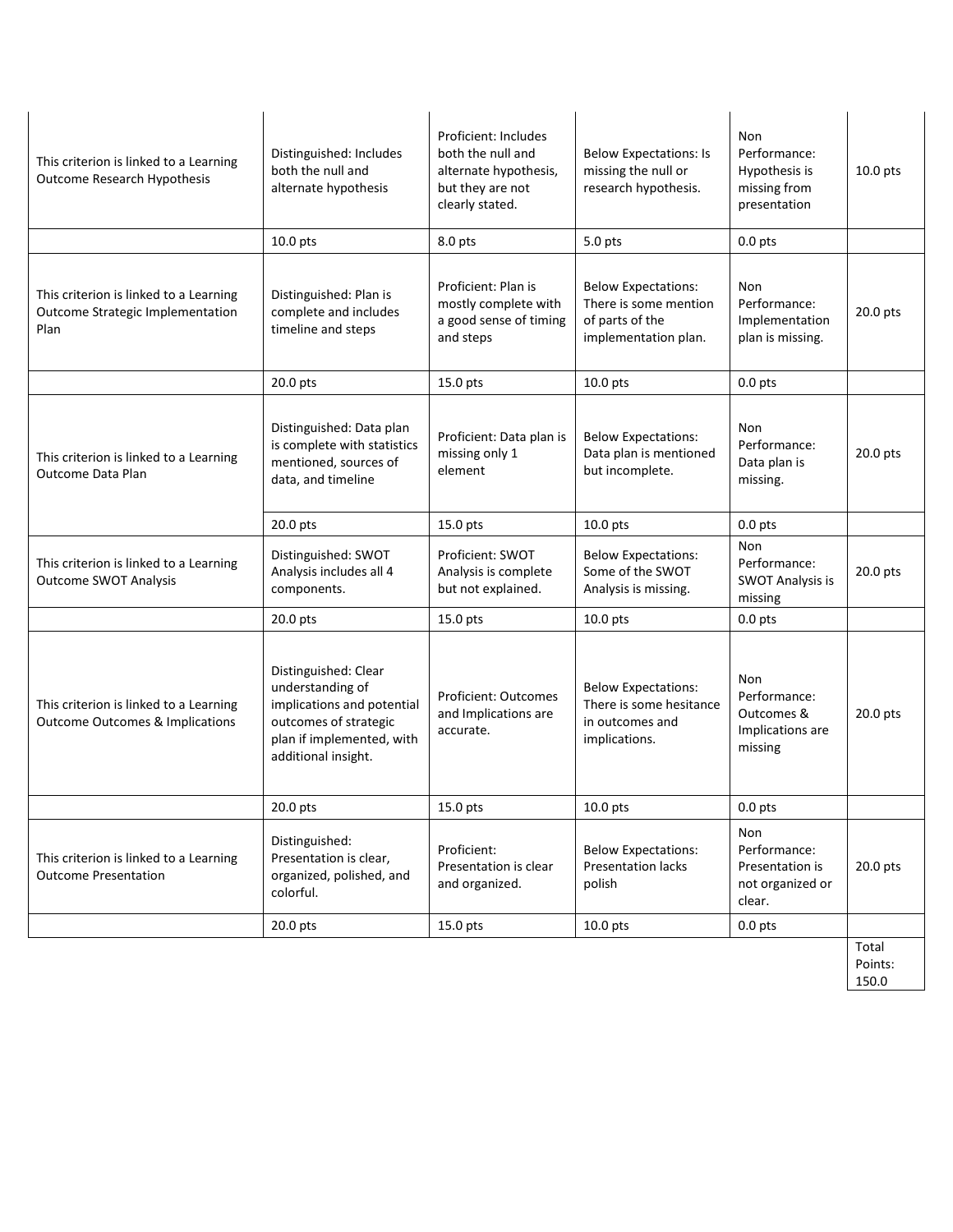## **BA Organizational Management (BAOM) GENERAL EDUCATION & CORE COMPETENCIES 2017-18**

## **Learning Outcome:**

GELO 1c & Core Competency Information Literacy: Students will be able to access and cite information as well as evaluate the logic, validity, and relevance of information from a variety of sources.

#### **Outcome Measure:**

MRD 424 Capstone / Research Presentation & Reporting

The culminating course provides learners with an opportunity to finalize their papers with the creation of a Table of Contents, Abstract, and university signature page. Students also include a Reflection in the Appendix chronicling their journey. The major component of this course is the opportunity to present their papers to an audience of their peers ending with a class celebration.

## **Criteria for Success (how do you judge if the students have met your standards):**

70% of students will score at or above an average of 80% or above on the assignment.

## **Aligned with DQP Learning Areas (circle one or more but not all five):**

- 1. Specialized Knowledge
- 2. Broad Integrative Knowledge
- 3. Intellectual Skills/Core Competencies
- 4. Applied and Collaborative Learning, and
- 5. Civic and Global Learning

## **Longitudinal Data:**

|                                        | Percentage of Students Meeting or Exceeding Success Criteria |             |             |             |             |             |  |  |
|----------------------------------------|--------------------------------------------------------------|-------------|-------------|-------------|-------------|-------------|--|--|
|                                        | <b>SU16</b>                                                  | <b>FA16</b> | <b>SP17</b> | <b>SU17</b> | <b>FA17</b> | <b>SP18</b> |  |  |
|                                        | $N = 7$                                                      | $N = 17$    | $N = 22$    | $N = 0$     | $N = 30$    | $N=20$      |  |  |
| <b>Strategic Plan</b><br><b>Report</b> | 100%                                                         | 100%        | 95.4%       | N/A         | 93.3%       | 95%         |  |  |

#### **Conclusions Drawn from Data:**

The students exceeded the success criteria.

**Changes to be Made Based on Data:** No changes to be made.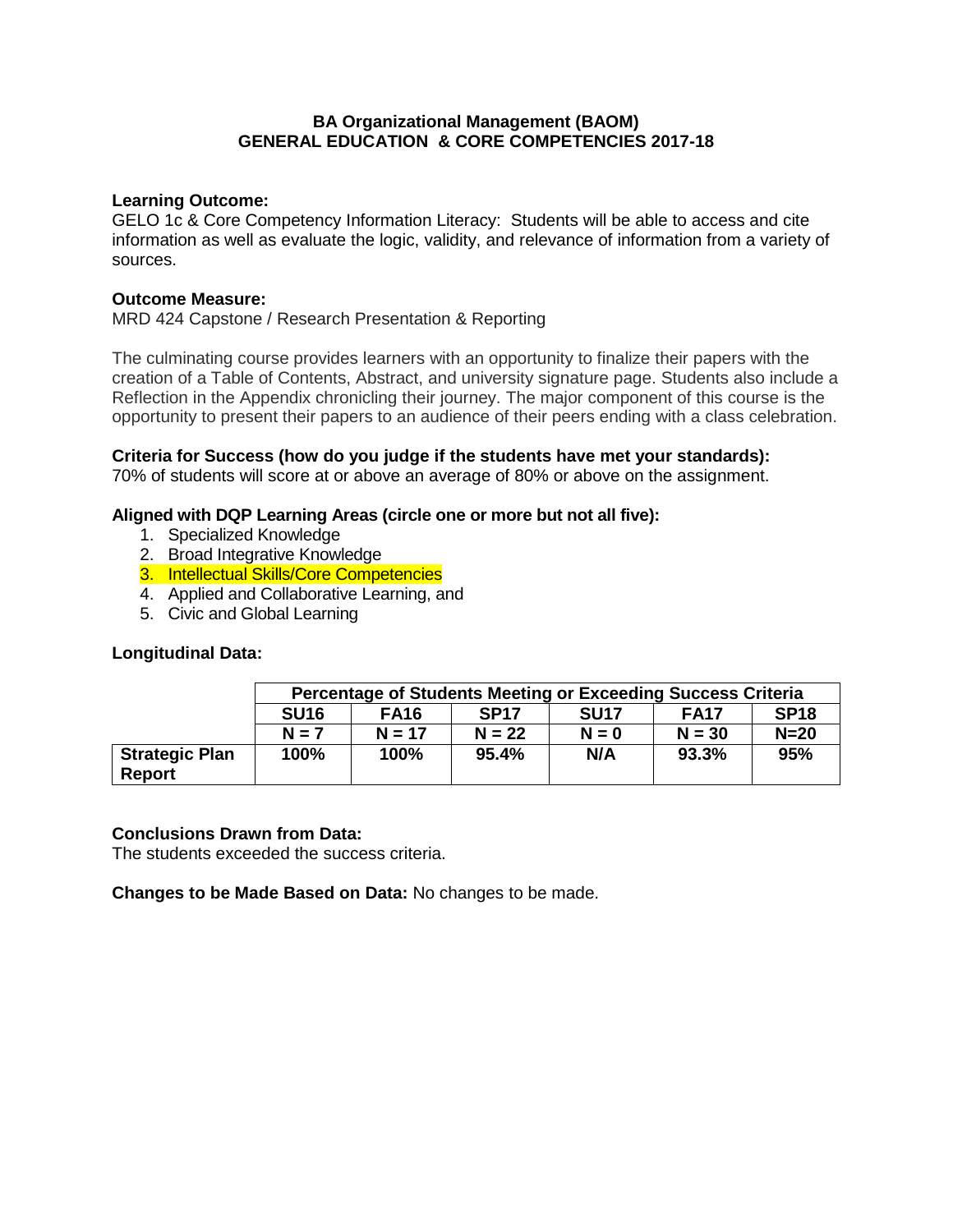# **Rubric Used**

| <b>Strategic Plan Report Rubric</b>                                                |                                                                                                           |                                                                                                           |                                                                                                   |                                                                |            |  |  |
|------------------------------------------------------------------------------------|-----------------------------------------------------------------------------------------------------------|-----------------------------------------------------------------------------------------------------------|---------------------------------------------------------------------------------------------------|----------------------------------------------------------------|------------|--|--|
| <b>Criteria</b>                                                                    |                                                                                                           |                                                                                                           | Ratings                                                                                           |                                                                | <b>Pts</b> |  |  |
| This criterion is linked to a Learning<br>Outcome Lit Review Summary               | Distinguished:<br>Thorough summary<br>that includes insight<br>gained from the<br>research                | Proficient: Summary<br>is complete                                                                        | <b>Below Expectations:</b><br>Summary is<br>incomplete and<br>unclear                             | Non Performance: Lit<br>Review not included                    | 30 pts     |  |  |
|                                                                                    | 30 pts                                                                                                    | 23 pts                                                                                                    | 15 pts                                                                                            | 0 pts                                                          |            |  |  |
| This criterion is linked to a Learning<br><b>Outcome The Research Question</b>     | Distinguished: The<br>research question is<br>clear and focused                                           | Proficient: The<br>research question is a<br>little unclear, but<br>relevant                              | <b>Below Expectations:</b><br>The research question<br>is vague                                   | Non Performance:<br><b>Research Question is</b><br>missing.    | 30 pts     |  |  |
|                                                                                    | 30 pts                                                                                                    | 23 pts                                                                                                    | 15 pts                                                                                            | 0 pts                                                          |            |  |  |
| This criterion is linked to a Learning<br><b>Outcome Research Hypothesis</b>       | Distinguished:<br>Includes both the null<br>and alternate<br>hypothesis                                   | Proficient: Includes<br>both the null and<br>alternate hypothesis,<br>but they are not<br>clearly stated. | <b>Below Expectations: Is</b><br>missing the null or<br>research hypothesis.                      | Non Performance:<br>Hypothesis is missing<br>from presentation | 20 pts     |  |  |
|                                                                                    | 20 pts                                                                                                    | 16 pts                                                                                                    | 11 pts                                                                                            | 0 pts                                                          |            |  |  |
| This criterion is linked to a Learning<br>Outcome Strategic Implementation<br>Plan | Distinguished: Plan is<br>complete and<br>includes timeline and<br>steps                                  | Proficient: Plan is<br>mostly complete with<br>a good sense of<br>timing and steps                        | <b>Below Expectations:</b><br>There is some<br>mention of parts of<br>the implementation<br>plan. | Non Performance:<br>Implementation plan<br>is missing.         | 30 pts     |  |  |
|                                                                                    | 30 pts                                                                                                    | 23 pts                                                                                                    | 15 pts                                                                                            | 0 pts                                                          |            |  |  |
| This criterion is linked to a Learning<br>Outcome Data Plan                        | Distinguished: Data<br>plan is complete with<br>statistics mentioned,<br>sources of data, and<br>timeline | Proficient: Data plan<br>is missing only 1<br>element                                                     | <b>Below Expectations:</b><br>Data plan is<br>mentioned but<br>incomplete.                        | Non Performance:<br>Data plan is missing.                      | 30 pts     |  |  |
|                                                                                    | 30 pts                                                                                                    | 23 pts                                                                                                    | 15 pts                                                                                            | 0 pts                                                          |            |  |  |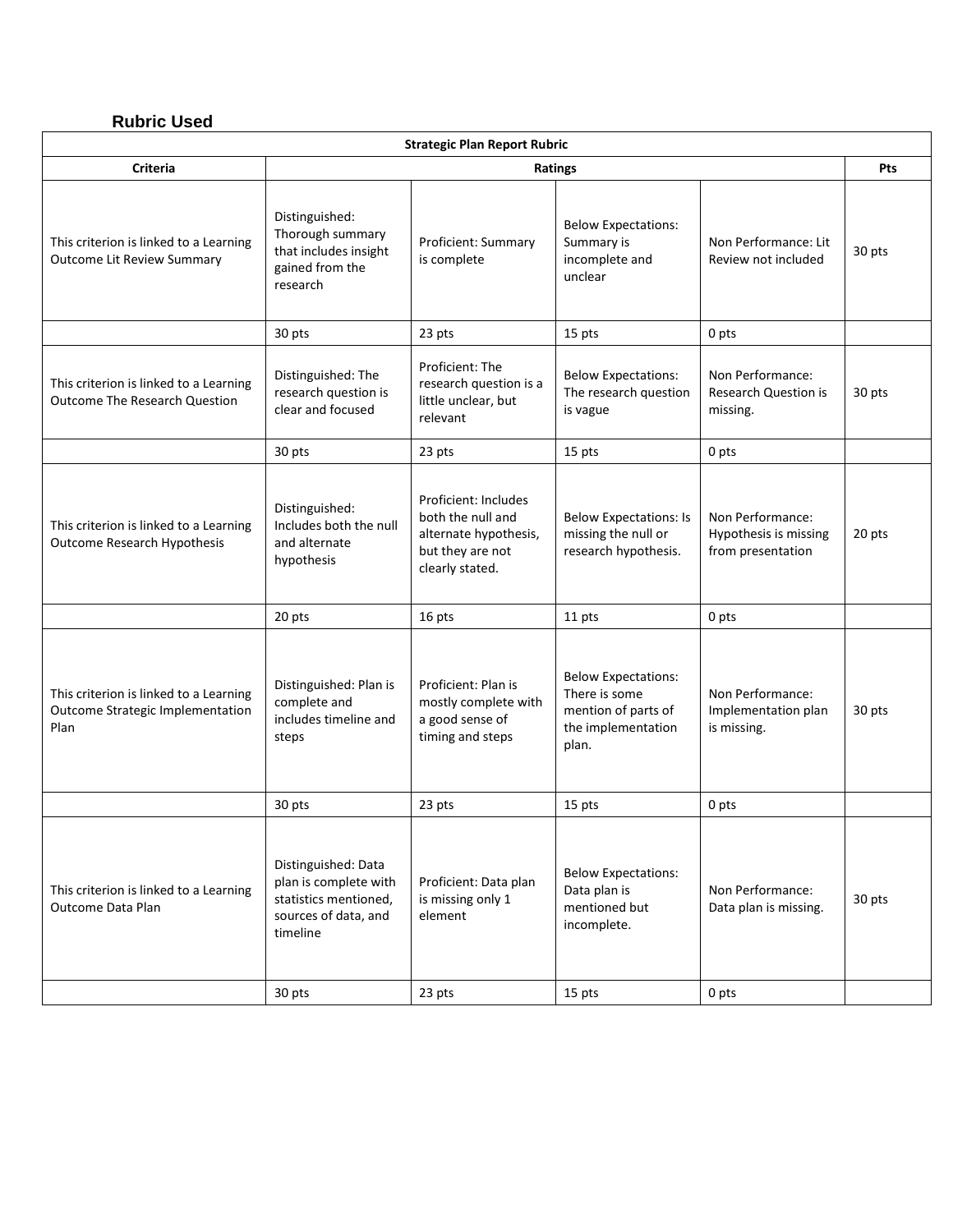| This criterion is linked to a Learning<br><b>Outcome SWOT Analysis</b>               | Distinguished: SWOT<br>Analysis includes all 4<br>components.                                                                                          | Proficient: SWOT<br>Analysis is complete<br>but not explained.   | <b>Below Expectations:</b><br>Some of the SWOT<br>Analysis is missing.                       | Non Performance:<br><b>SWOT Analysis is</b><br>missing        | 30 pts                             |
|--------------------------------------------------------------------------------------|--------------------------------------------------------------------------------------------------------------------------------------------------------|------------------------------------------------------------------|----------------------------------------------------------------------------------------------|---------------------------------------------------------------|------------------------------------|
|                                                                                      | 30 pts                                                                                                                                                 | 23 pts                                                           | 15 pts                                                                                       | 0 pts                                                         |                                    |
| This criterion is linked to a Learning<br><b>Outcome Outcomes &amp; Implications</b> | Distinguished: Clear<br>understanding of<br>implications and<br>potential outcomes of<br>strategic plan if<br>implemented, with<br>additional insight. | <b>Proficient: Outcomes</b><br>and Implications are<br>accurate. | <b>Below Expectations:</b><br>There is some<br>hesitance in<br>outcomes and<br>implications. | Non Performance:<br>Outcomes &<br>Implications are<br>missing | 30 pts                             |
|                                                                                      | 30 pts                                                                                                                                                 | 23 pts                                                           | 15 pts                                                                                       | 0 pts                                                         |                                    |
|                                                                                      |                                                                                                                                                        |                                                                  |                                                                                              |                                                               | <b>Total</b><br><b>Points: 200</b> |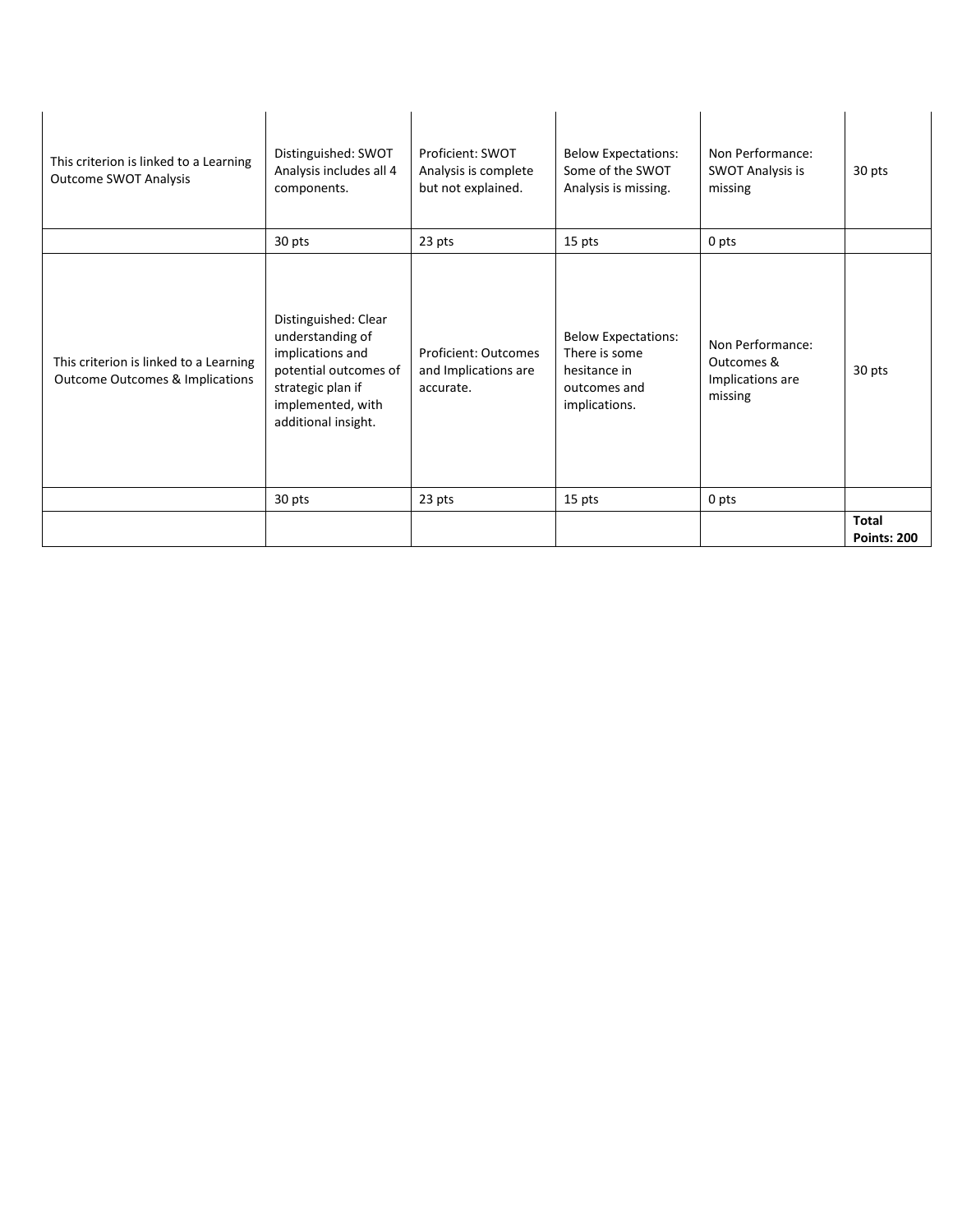## **B.A. IN ORGANIZATIONAL MANAGEMENT (BAOM) GENERAL EDUCATION & CORE COMPETENCIES 2017-2018**

### **Learning Outcome:**

GELO 1d & Core Competency Critical Thinking: Students will be able to examine, critique and synthesize information in order to arrive at reasoned conclusions.

## **Outcome Measure:**

ETS Proficiency Profile Exam

## **Criteria for Success (how do you judge if the students have met your standards):**

70% of the students will be marginal or proficient at Level 2 Reading/Critical Thinking.

## **Aligned with DQP Learning Areas (circle one or more but not all five):**

- 1. Specialized Knowledge
- 2. Broad Integrative Knowledge
- 3. Intellectual Skills/Core Competencies
- 4. Applied and Collaborative Learning, and
- 5. Civic and Global Learning

## **Longitudinal Data:**

|                          | <b>Percentage of Students Marginal or Proficient</b>                    |          |          |       |       |  |  |  |
|--------------------------|-------------------------------------------------------------------------|----------|----------|-------|-------|--|--|--|
|                          | <b>SP19</b><br><b>SP17</b><br><b>SP18</b><br><b>FA17</b><br><b>FA18</b> |          |          |       |       |  |  |  |
|                          | $N = 36$                                                                | $N = 11$ | $N = 19$ | $N =$ | $N =$ |  |  |  |
| <b>ETS Proficiency</b>   | 61.1%                                                                   | 27.3%    | 57.9 %   | %     | %     |  |  |  |
| <b>Profile Level 2</b>   |                                                                         |          |          |       |       |  |  |  |
| <b>Critical Thinking</b> |                                                                         |          |          |       |       |  |  |  |

#### **Conclusions Drawn from Data:**

While the current Spring 2018 did not meet the standard, students in this cohort did significantly better than the previous cohort, though not as well as the Spring 2017. All of these students were matriculating in the old version of the capstone courses.

#### **Changes to be Made Based on Data:**

The program has changed by redesigning the capstone courses that are now three independent courses with their own research paper projects. However, the cohorts in Spring 2017, Fall 2017 and Spring 2018 were matriculating in the previous version of the capstone courses. They will be the last to do so, and therefore no changes will be made based on this data as every cohort moving forward will have new curriculum.

#### **Rubric Used**

No rubric. We use the ETS Proficiency Profile test results.